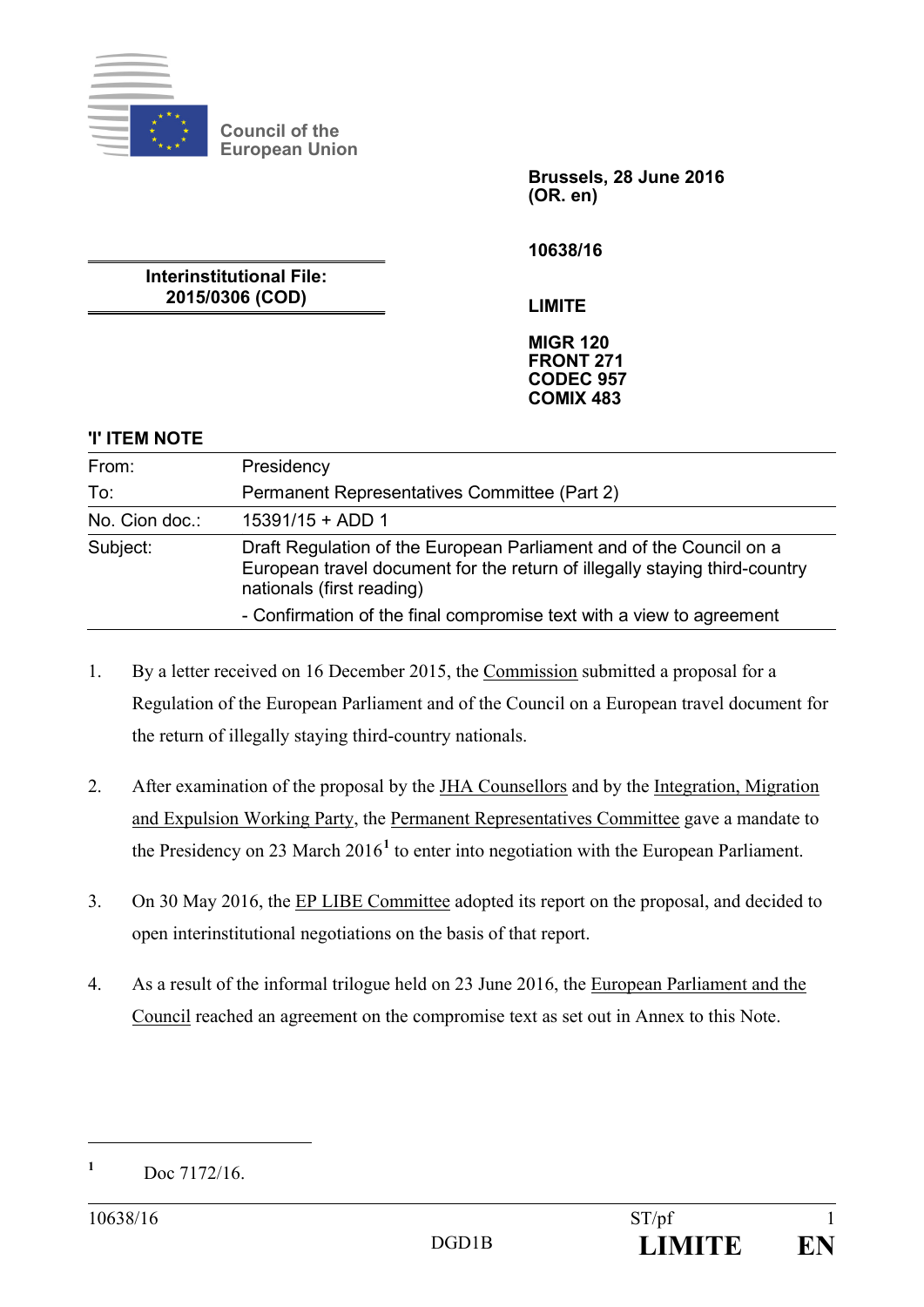- 5. The JHA Counsellors considered the compromise text, as set out in Annex to this Note, during their meeting on 27 June 2016.
- 6. The European Parliament intends to adopt its position at first reading during the plenary session of 12-15 September 2016.
- 3. The Permanent Representatives Committee is therefore invited:
	- to confirm the final compromise text, as contained in Annex to this Note;
	- to authorise the Presidency to send a letter to the Chair of the European Parliament's LIBE Committee confirming that, should the European Parliament adopt its position at first reading, in accordance with Article 294(3) TFEU, in the form set out in the final compromise text contained in the Annex to this note, subject to the revision by the lawyer-linguists of both institutions, the Council would, in accordance with Article 294(4) TFEU, approve the European Parliament's position and the act shall be adopted in that wording.

 $\mathcal{L}_\text{max}$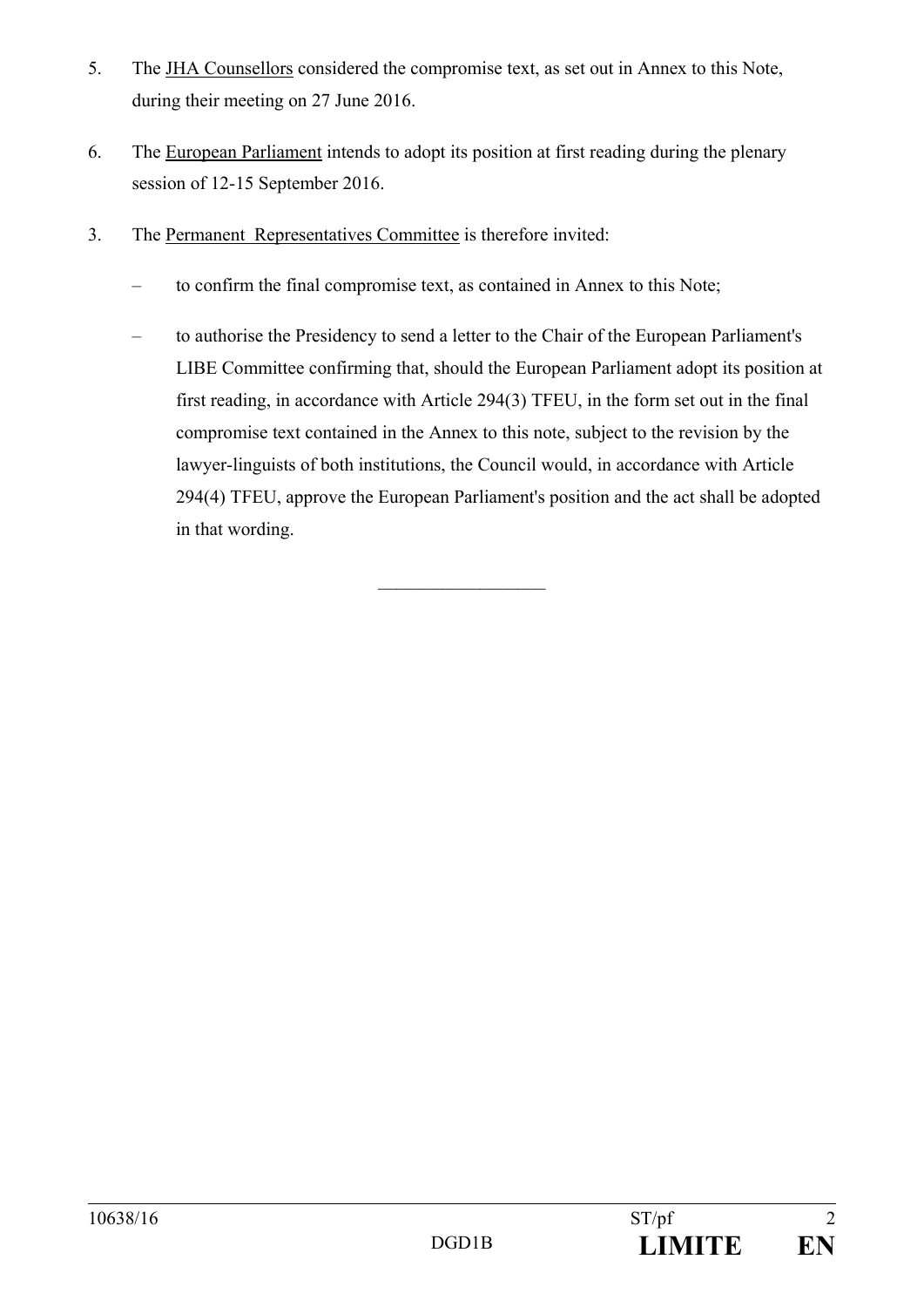# **REGULATION OF THE EUROPEAN PARLIAMENT AND OF THE COUNCIL** *(EU) 2016/…*

*of …* 

# **on a European travel document for the return of illegally staying third-country nationals***, and repealing Council Recommendation of 30 November 1994*

THE EUROPEAN PARLIAMENT AND THE COUNCIL OF THE EUROPEAN UNION,

Having regard to the Treaty on the Functioning of the European Union, and in particular Article  $79(2)(c)$  thereof,

Having regard to the proposal from the European Commission,

After transmission of the draft legislative act to the national parliaments,

Acting in accordance with the ordinary legislative procedure*<sup>2</sup>* ,

*<sup>2</sup> Position of the European Parliament of … [(OJ …)] [(not yet published in the Official Journal)] and decision of the Council of … .*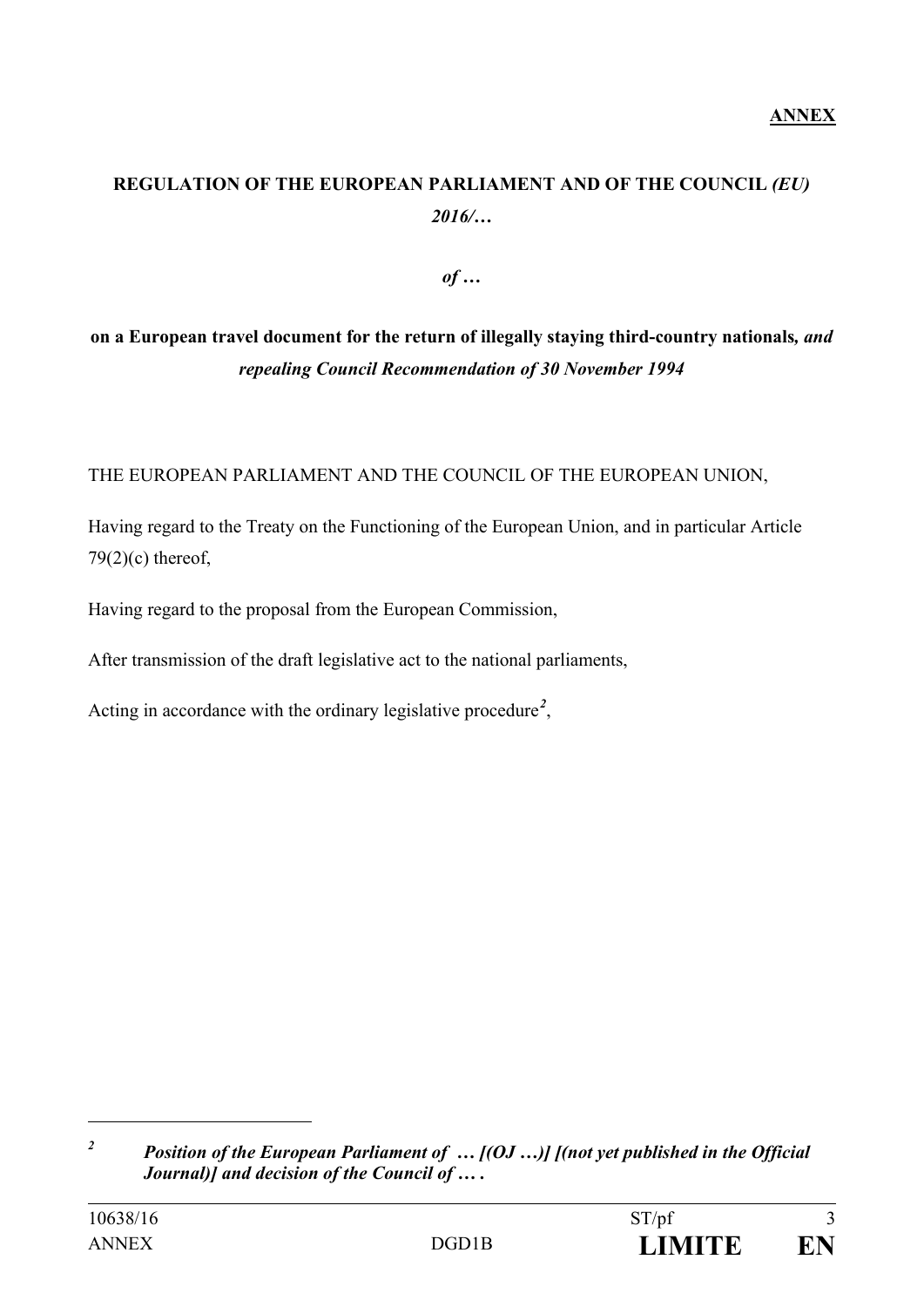### Whereas:

- (1) The return of third-country nationals who do not fulfil or no longer fulfil the conditions for entry, stay or residence in the Member States, in full respect of fundamental rights, in particular of the principle of *non-refoulement*, and in compliance with the provisions of Directive 2008/115/EC *of the European Parliament and of the Council***<sup>3</sup>** , is an essential part of the comprehensive efforts to ensure the credibility and *the* proper *and effective*  functioning of the Union migration *policy* and to reduce and deter irregular migration.
- (2) National authorities of the Member States experience difficulties in returning illegally staying third-country nationals who possess no valid travel documents*. Member States should make efforts to ensure the effective use of the European travel document for return*.
- (3) Improving cooperation on return and readmission with the main countries of origin and transit of illegally staying third-country nationals is essential for increasing rates of return, which are unsatisfactory. An improved European travel document for the return of third*country nationals is relevant in this regard*.

**<sup>3</sup>** Directive 2008/115/EC of the European Parliament and of the Council of 16 December 2008 on common standards and procedures in Member States for returning illegally staying thirdcountry nationals (OJ L 348, 24.12.2008, p. 98).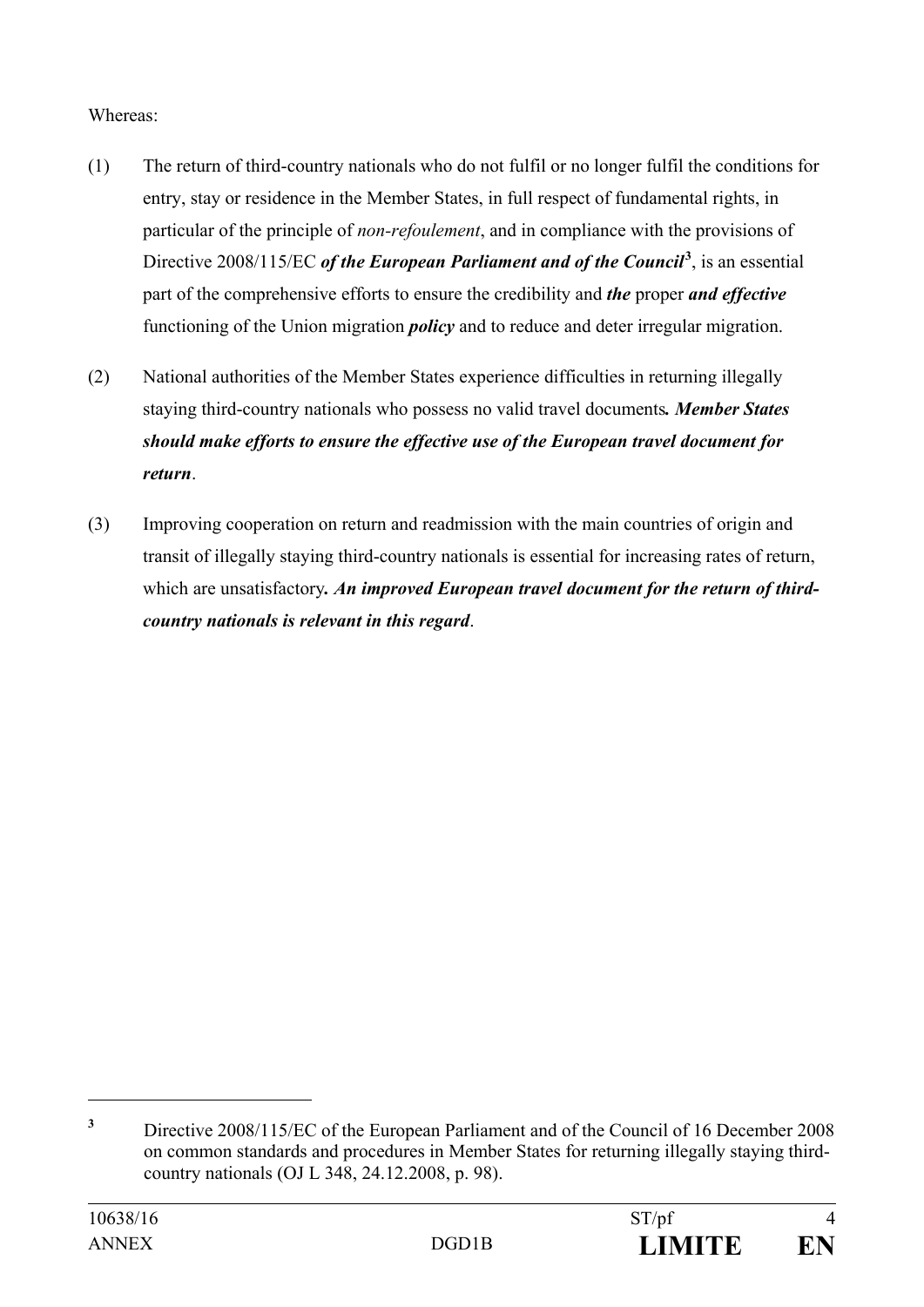- (4) The current standard travel document for the *return* of third-country nationals, established by Council Recommendation of 30 November 1994**<sup>4</sup>** *,* is not widely accepted by authorities of third countries, for reasons including its inadequate security standards.
- (5) It is therefore necessary to promote the acceptance by third countries of an improved *and uniform* European return *document* as the reference document for return purposes.
- (6) A more secure *and uniform* European travel document for the return of third-country nationals should be established to facilitate return and readmission of ▌ third-country nationals *staying illegally on the territory of the Member States*. Its enhanced security features *and technical specifications* should facilitate its recognition by third countries. Such document should help carry out returns in the context of readmission agreements or other arrangements *concluded by the Union or the Member States* with third countries, as well as in the context of return-related co-operation with third countries not covered by formal agreements.

**<sup>4</sup>** Council Recommendation of 30 November 1994 concerning the adoption of a standard travel document for the expulsion of third-country nationals (OJ C 274, 19.6.1996, p. 18).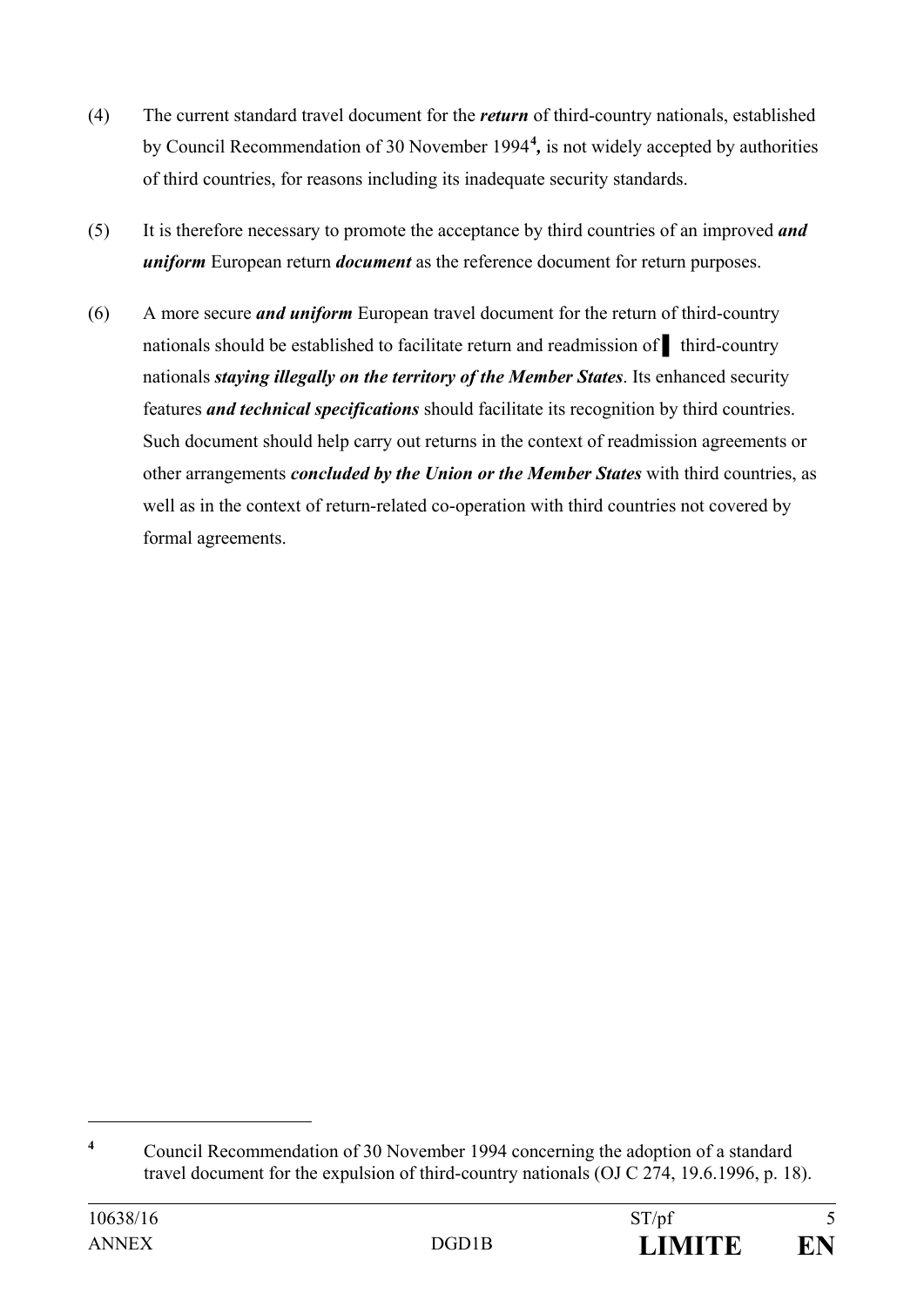- *(7) The readmission of own nationals is an obligation under international customary law with which all States are required to comply. Cooperation on the identification of illegally staying third-country nationals and the issuance of documents including the European travel document for return should, where appropriate, be subject of cooperation with diplomatic representations and negotiations with third countries entering into readmission agreements, either with the Union or the Member States.*
- (8) Readmission agreements concluded by the Union with third countries should seek the recognition of the European travel document for return. Member States should seek the recognition of the European travel document for return in bilateral agreements and other arrangements as well as in the context of return-related co-operation with third countries not covered by formal agreements.
- (9) The European travel document for return should help reduce the administrative and bureaucratic burden on Member States' and third countries' administrations, including consular services, and it should contribute to reducing the length of the administrative procedures necessary for ensuring return and readmission of illegally staying third-country nationals.
- (10) This Regulation should only harmonise the format *, security features* and technical specifications of a European travel document for return and should not harmonise rules on the issuing of such document.

▌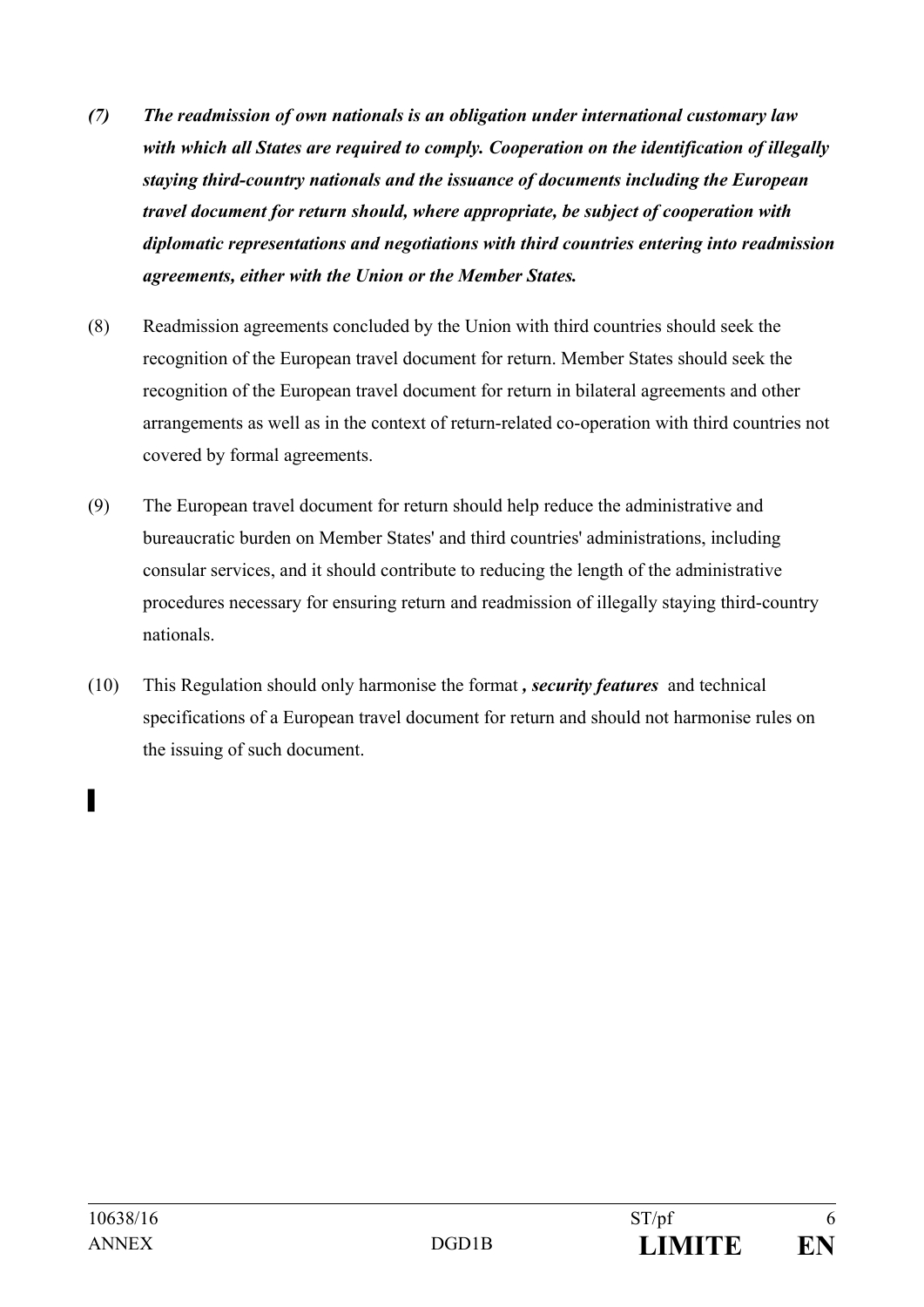- (11) The content and technical specifications of the European travel document for return should be harmonised in order to ensure high technical and security standards, in particular as regards safeguards against counterfeiting and falsification. The document should bear recognisable harmonised security features. High technical and security standards already exist and are set according to ▌ Council Regulation (EC) No *1683/95<sup>5</sup>* , which should therefore be applied to the European travel document for return.
- (12) In order to amend ▌ certain non-essential elements of the model for a European travel document for return, the power to adopt acts in accordance with Article 290 of the Treaty on the Functioning of the European Union *(TFEU)* should be delegated to the Commission. It is of particular importance that the Commission carry out appropriate consultations during its preparatory work, including at expert level *and that those consultations be conducted in accordance with the principles laid down in the Interinstitutional Agreement on Better Law-Making of 13 April 2016<sup>6</sup> . In particular, to ensure equal participation in the preparation of delegated acts, the European Parliament and the Council receive all documents at the same time as Member States' experts, and their experts systematically have access to meetings of Commission expert groups dealing with the preparation of delegated acts*.

▌

*<sup>5</sup> Council Regulation (EC) No 1683/95 of 29 May 1995 laying down a uniform format for visas (OJ L 164, 14.7.1995, p. 1*).

*<sup>6</sup> OJ L 123, 12.5.2016, p. 1.*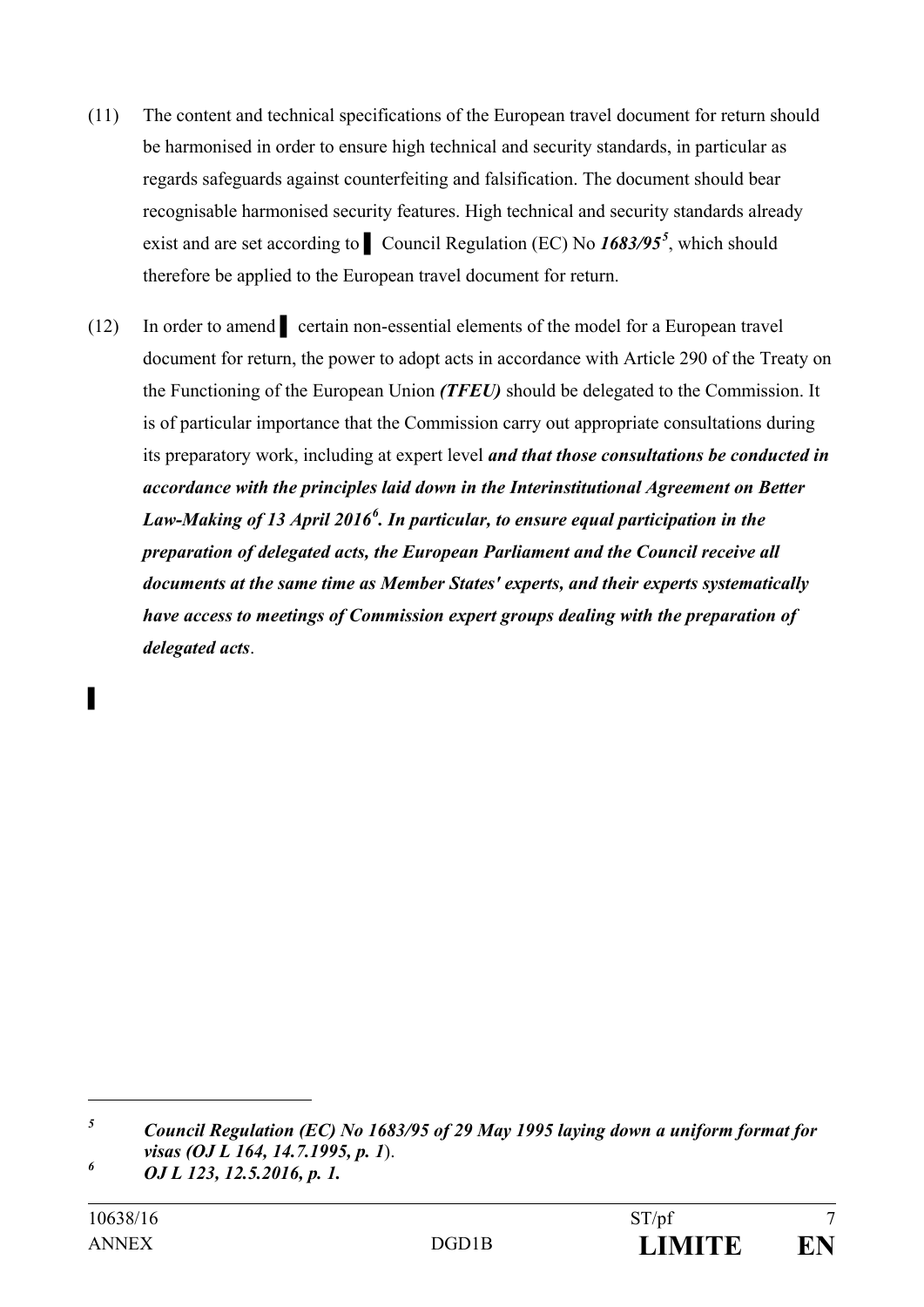- (13) With regard to the processing of personal data within the framework of this Regulation, competent authorities shall carry out their tasks for the purposes of this Regulation in accordance with the national laws, regulations or administrative provisions transposing Directive 95/46/EC *of the European Parliament and of the Council<sup>7</sup>* .
- (14) In accordance with Articles 1 and 2 of the Protocol No 22 on the position of Denmark annexed to the Treaty on the European Union *(TEU)* and to the *TFEU*, Denmark is not taking part in the adoption of this Regulation and is not bound by or subject to its application. Given that this Regulation builds – to the extent that it applies to third-country nationals who do not fulfil or who no longer fulfil the conditions of entry in accordance with Regulation (EC) No  $562/2006$  of the European Parliament and of the Council<sup>8</sup> – upon the Schengen *acquis*, Denmark shall, in accordance with Article 4 of that Protocol, decide within a period of six months after the Council has decided on this Regulation whether it will implement it in its national law.

**<sup>7</sup>** Directive 95/46/EC of the European Parliament and of the Council of 24 October 1995 on the protection of individuals with regard to the processing of personal data and on the free movement of such data (OJ L 281, 23.11.1995, p. 31).

**<sup>8</sup>** Regulation (EC) No 562/2006 of the European Parliament and of the Council of 15 March 2006 establishing a Community Code on the rules governing the movement of persons across borders (Schengen Borders Code) (OJ L 105, 13.4.2006, p. 1).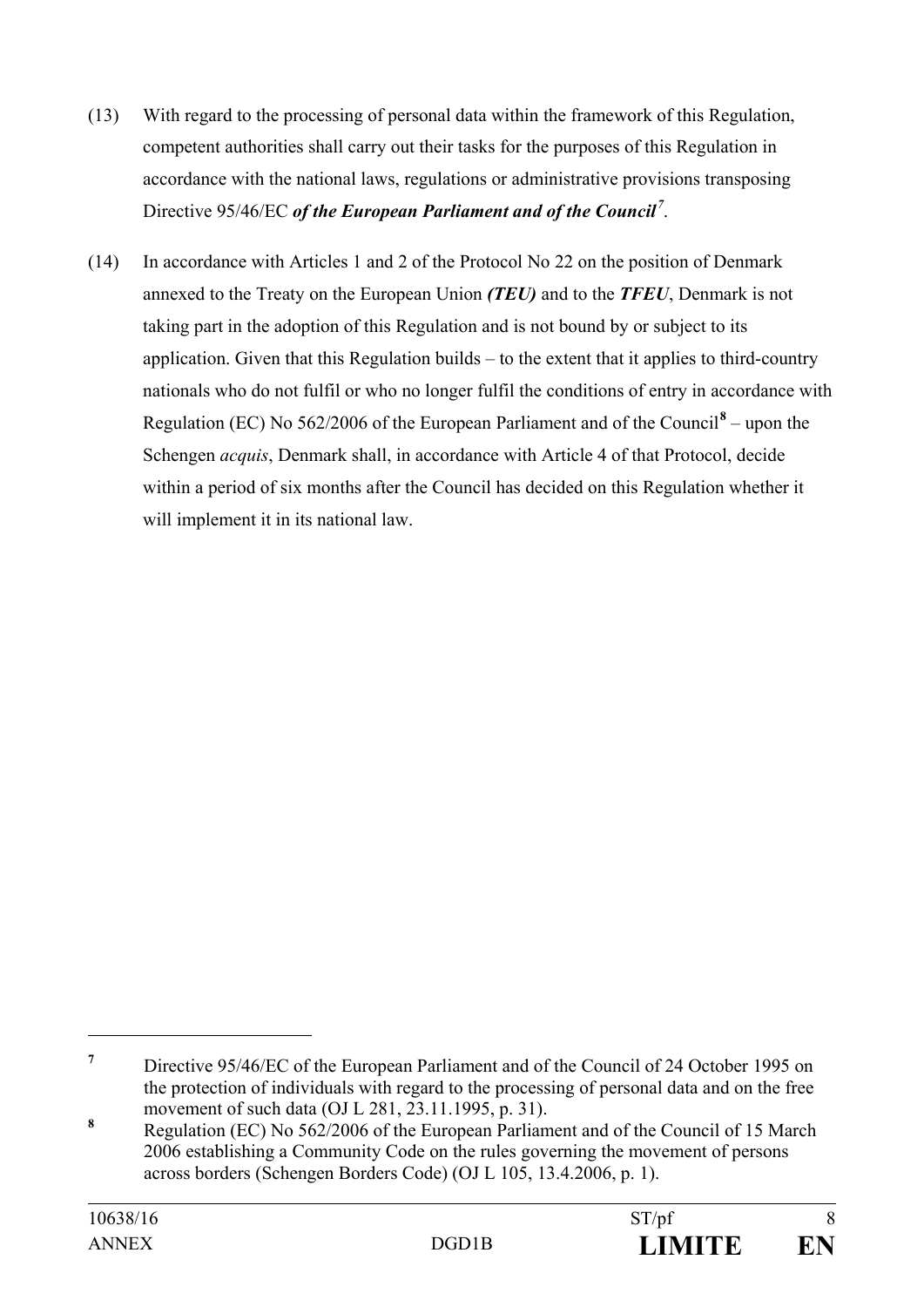- (15) To the extent that it applies to third-country nationals who do not fulfil or who no longer fulfil the conditions of entry in accordance with Regulation (EC) No 562/2006, this Regulation constitutes a development of provisions of the Schengen *acquis* in which the United Kingdom does not take part, in accordance with Council Decision 2000/365/EC<sup>9</sup>; the United Kingdom is therefore not taking part in the adoption of this Regulation and is not bound by it or subject to its application. Moreover, in accordance with Articles 1 and 2 of the Protocol No 21 on the position of the United Kingdom and Ireland in respect of the area of freedom, security and justice, annexed to the *TEU* and to the *TFEU*, and without prejudice to *Article 4* of that Protocol, the United Kingdom is not taking part in the adoption of this Regulation and is not bound by or subject to its application.
- (16) To the extent that it applies to third-country nationals who do not fulfil or who no longer fulfil the conditions of entry in accordance with Regulation (EC) No 562/2006, this Regulation constitutes a development of provisions of the Schengen *acquis* in which Ireland does not take part, in accordance with Council Decision 2002/192/EC**<sup>10</sup>**; Ireland is therefore not taking part in the adoption of this Regulation and is not bound by it or subject to its application. *Moreover, in* accordance with Articles 1 and 2 of the Protocol No 21 on the position of the United Kingdom and Ireland in respect of the area of freedom, security and justice, annexed to the *TEU* and to the *TFEU*, and without prejudice to *Article 4* of that Protocol, Ireland is not taking part in the adoption of this Regulation and is not bound by or subject to its application.

**<sup>9</sup>** Council Decision 2000/365/EC of 29 May 2000 concerning the request of the United Kingdom of Great Britain and Northern Ireland to take part in some of the provisions of the Schengen *acquis* (OJ L 131, 1.6.2000, p. 43).

<sup>&</sup>lt;sup>10</sup> Council Decision 2002/192/EC of 28 February 2002 concerning Ireland's request to take part in some of the provisions of the Schengen *acquis* (OJ L 64, 7.3.2002, p. 20).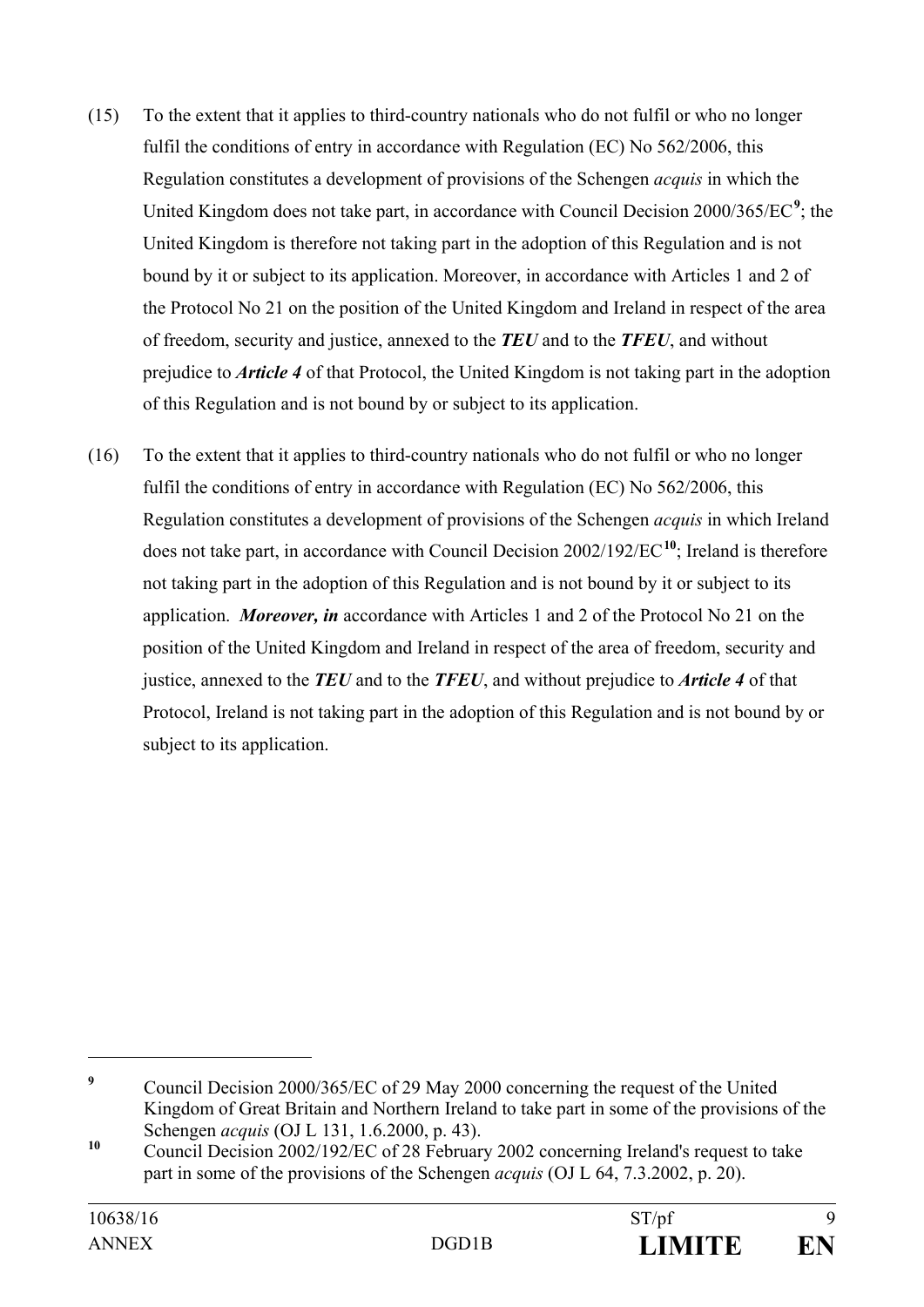- (17) As regards Iceland and Norway, this Regulation constitutes to the extent that it applies to third-country nationals who do not fulfil or who no longer fulfil the conditions of entry in accordance with Regulation (EC) No 562/2006 – a development of the provisions of the Schengen *acquis* within the meaning of the Agreement concluded by the Council of the European Union and the Republic of Iceland and the Kingdom of Norway concerning the latters' association with the implementation, application and development of the Schengen *acquis<sup>11</sup>*, which fall within the area referred to in Article 1 of Council Decision 1999/437/EC**<sup>12</sup>**.
- (18) As regards Switzerland, this Regulation constitutes to the extent that it applies to thirdcountry nationals who do not fulfil or who no longer fulfil the conditions of entry in accordance with Regulation (EC) No 562/2006 – a development of provisions of the Schengen *acquis* within the meaning of the Agreement between the European Union, the European Community and the Swiss Confederation on the Swiss Confederation's association with the implementation, application and development of the Schengen *acquis***<sup>13</sup>**, which fall within the area referred to in Article 1 of Decision 1999/437/EC read in conjunction with Article 3 of Council Decision 2008/146/EC**<sup>14</sup>**.

**<sup>11</sup>** OJ L 176, 10.7.1999, p. 36.

**<sup>12</sup>** *Council Decision 1999/437/EC of 17 May 1999 on certain arrangements for the application of the Agreement concluded by the Council of the European Union and the Republic of Iceland and the Kingdom of Norway concerning the association of those two States with the implementation, application and development of the Schengen acquis (*OJ L 176, 10.7.1999, p. 31*).*

<sup>13</sup> OJ L 53, 27.2.2008, p. 52.<br>
14 C  $\cdot$  **10**  $\cdot$  **10** 2008/14

**<sup>14</sup>** *Council Decision 2008/146/EC of 28 January 2008 on the conclusion, on behalf of the European Community, of the Agreement between the European Union, the European Community and the Swiss Confederation on the Swiss Confederation's association with the implementation, application and development of the Schengen acquis (*OJ L 53, 27.2.2008, p. 1*).*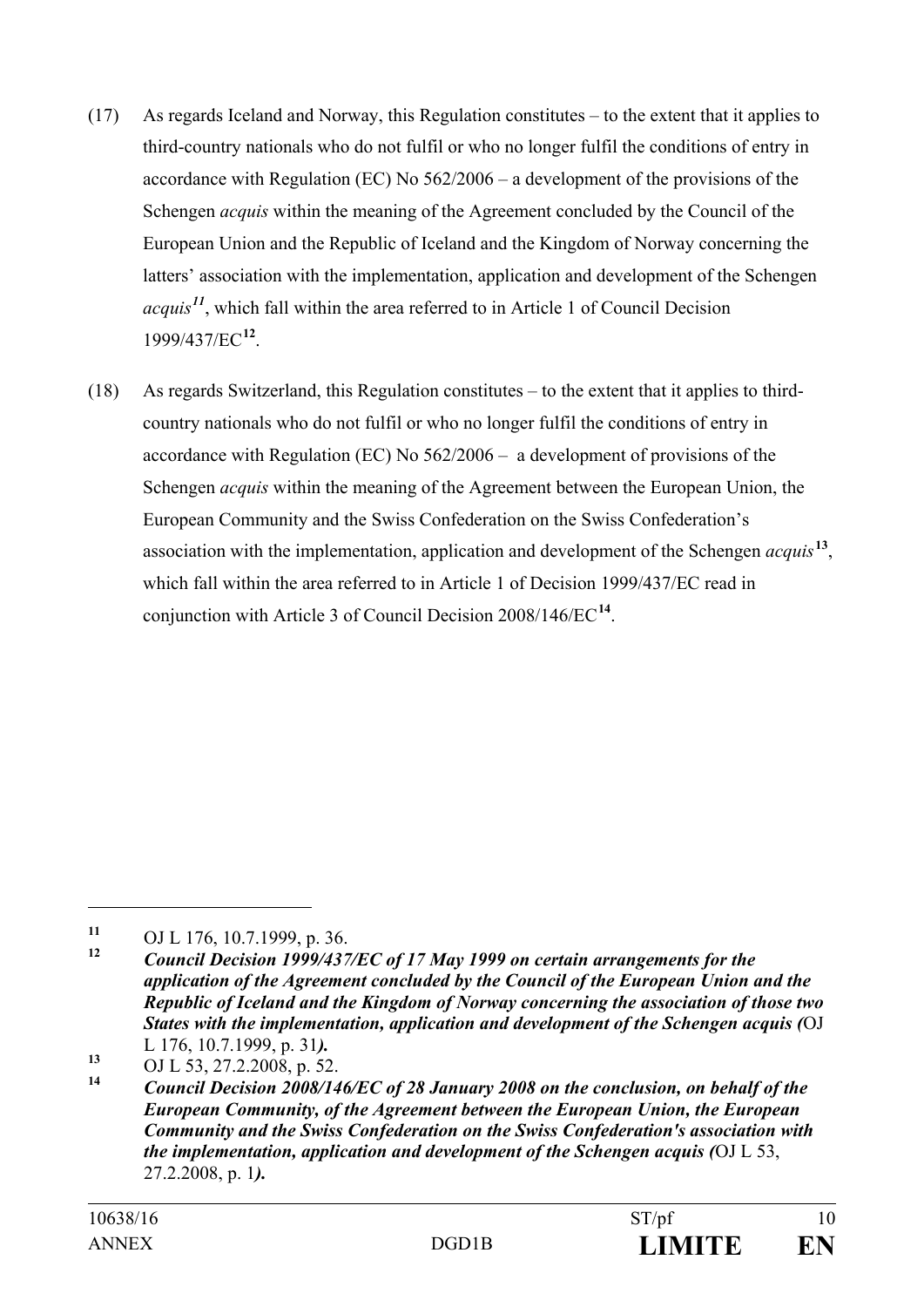- (19) As regards Liechtenstein, this Regulation constitutes to the extent that it applies to thirdcountry nationals who do not fulfil or who no longer fulfil the conditions of entry in accordance with Regulation (EC) No 562/2006 – a development of provisions of the Schengen *acquis* within the meaning of the Protocol between the European Union, the European Community, the Swiss Confederation and the Principality of Liechtenstein on the accession of the Principality of Liechtenstein to the Agreement between the European Union, the European Community and the Swiss Confederation on the Swiss Confederation's association with the implementation, application and development of the Schengen *acquis***<sup>15</sup>**, which fall within the area referred to in Article 1 of Decision 1999/437/EC read in conjunction with Article 3 of Council Decision 2011/350/EU**<sup>16</sup>**.
- (20) Since the objectives of this Regulation cannot be sufficiently achieved by the Member States but can rather, by reason of the effects of the envisaged action, be better achieved at the Union level, the Union may adopt measures, in accordance with the principle of subsidiarity as set out in Article 5 of the *TEU*. In accordance with the principle of proportionality as set out in that Article, this Regulation does not go beyond what is necessary in order to achieve those objectives.
- (21) In order to establish uniform conditions and ensure clarity of concepts, it is appropriate to adopt this act in the form of a Regulation.

**<sup>15</sup>** OJ L 160, 18.6.2011, p. 21.

**<sup>16</sup>** *Council Decision 2011/350/EU of 7 March 2011 on the conclusion, on behalf of the European Union, of the Protocol between the European Union, the European Community, the Swiss Confederation and the Principality of Liechtenstein on the accession of the Principality of Liechtenstein to the Agreement between the European Union, the European Community and the Swiss Confederation on the Swiss Confederation's association with the implementation, application and development of the Schengen acquis, relating to the abolition of checks at internal borders and movement of persons (*OJ L 160, 18.6.2011, p. 19*).*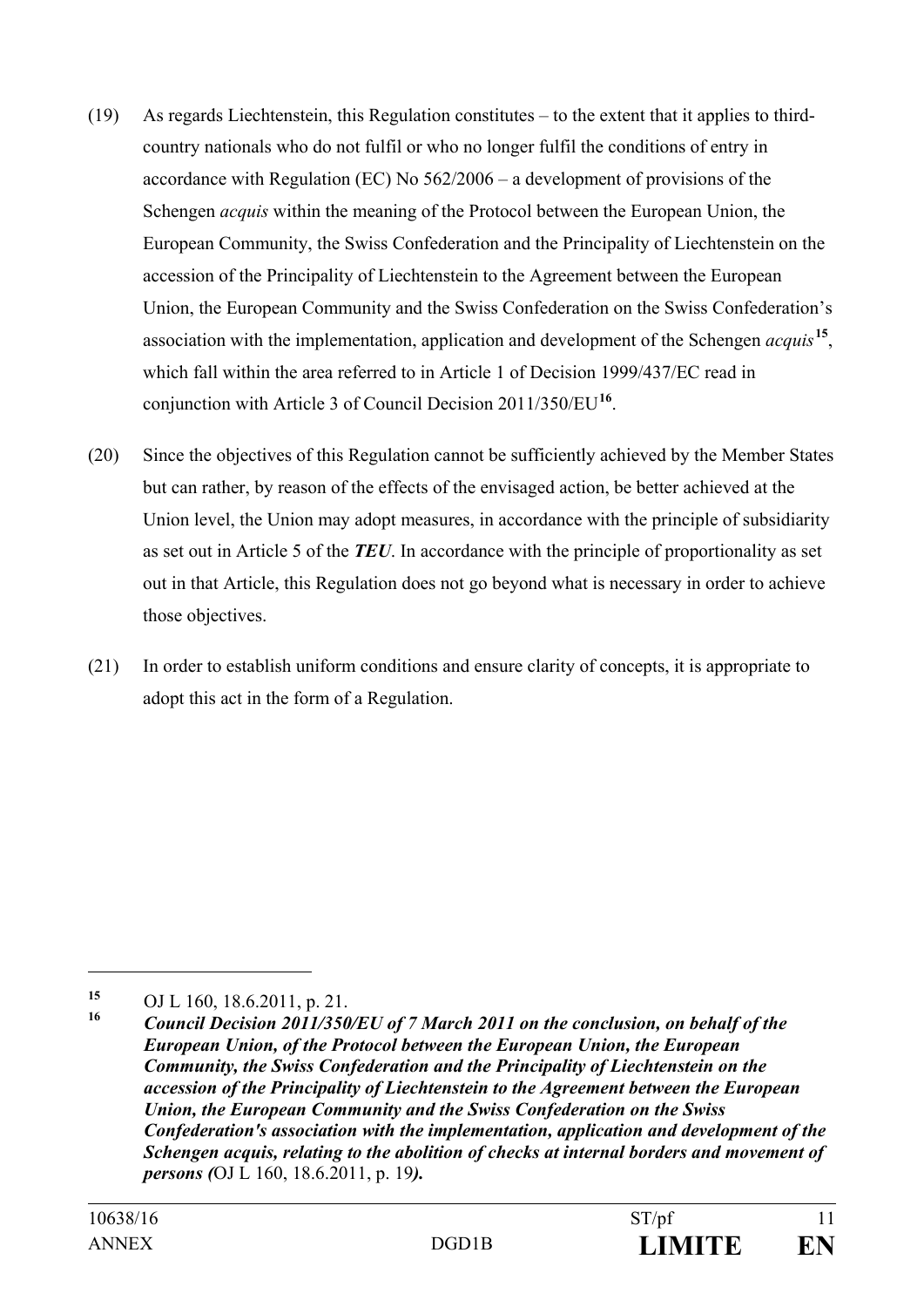- (22) *Member States should respect their respective obligations under international and EU law, notably* the Charter of Fundamental Rights of the European Union, in particular the protection in the event of removal, expulsion or extradition provided for in *its Article 19, and the duty referred to in its Article 24(2)*.
- (23) ▌Council Recommendation of 30 November *1994 should therefore be repealed,*

HAVE ADOPTED THIS REGULATION:

#### Article 1

#### Subject matter

This Regulation establishes the format*, the security features* and the technical specifications of a *uniform* European travel document for the return of third-country nationals.

## Article 2

## **Definitions**

For the purpose of this Regulation, the following definitions shall apply:

- (1) 'third-country national' means third-country nationals as defined in point *(*1*)* of Article 3 of Directive 2008/115/EC of the European Parliament and of the Council**<sup>17</sup>**;
- (2) 'return' means return as defined in point *(*3*)* of Article 3 of Directive 2008/115/EC;
- (3) 'return decision' means return decision as defined in point *(*4*)* of Article 3 of Directive 2008/115/EC.

**<sup>17</sup>** Directive 2008/115/EC of the European Parliament and of the Council of 16 December 2008 on common standards and procedures in Member States for returning illegally staying thirdcountry nationals (OJ L 348, 24.12.2008, p. 98).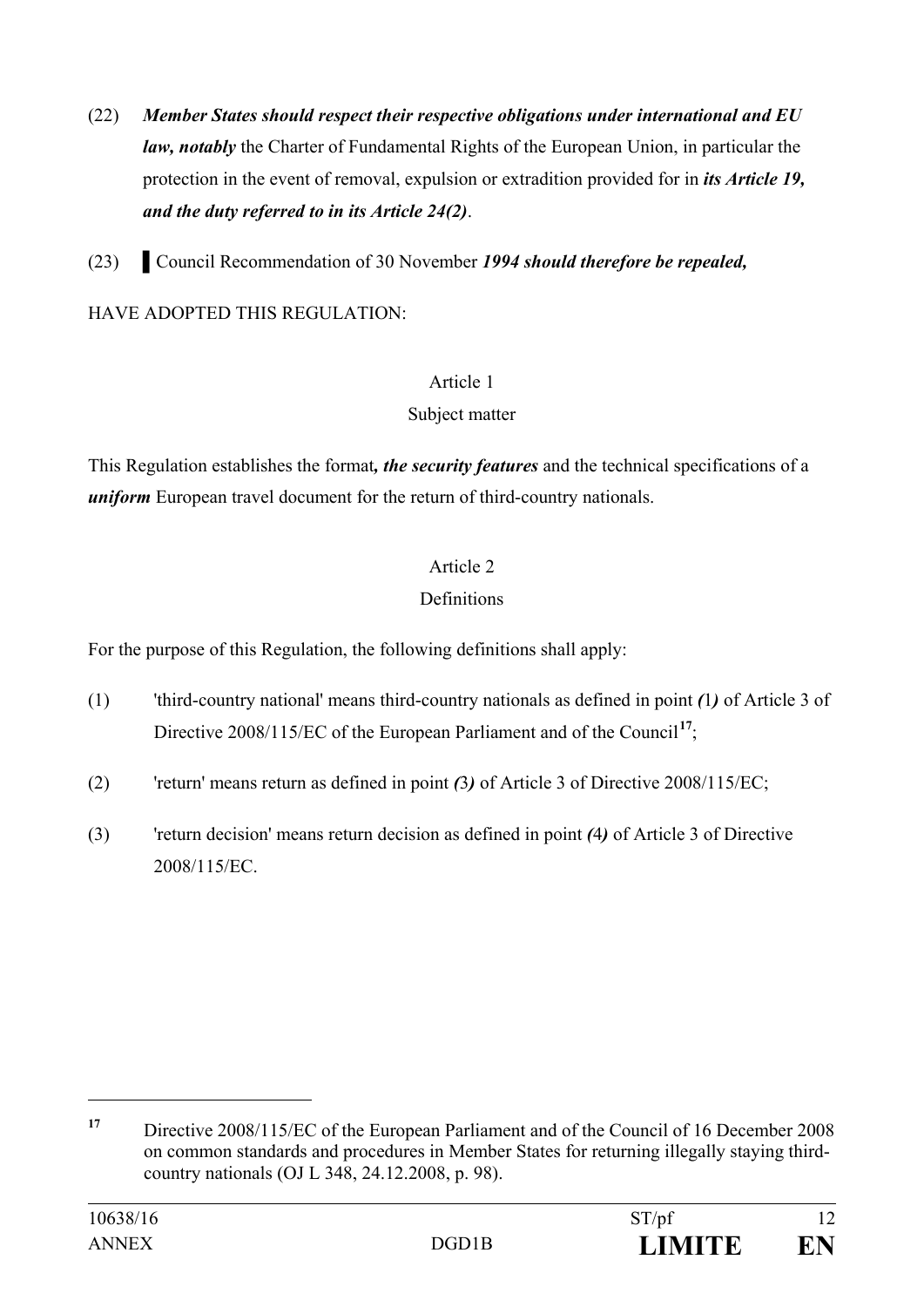#### European travel document for return

- 1. The format of the European travel document for return shall correspond to the model set in the Annex. It shall contain the following information ▌:
	- (a) the name, surname, date of birth, sex, nationality, distinguishing marks and, if known, the address in the third country of return of the third-country national;
	- (b) a photograph;
	- (c) the issuing authority, date of issue and period of validity*;*
	- *(d) information about departure and arrival*.
- 2. The European travel document for return shall be established in *an* official language or languages of the Member State that issues the return decision and, where appropriate, shall be translated into English and French.
- 3. The document shall be valid for a single journey *up until* the *arrival in the* third country of return *of the third country national subject to a return decision issued by a Member State*.
- 4. Where *applicable*, additional documents necessary for the return of third-country nationals may be attached to the European travel document for return.
- 5. The Commission shall be empowered to adopt delegated acts in accordance with Article 6 in order to amend the format of the European travel document for return.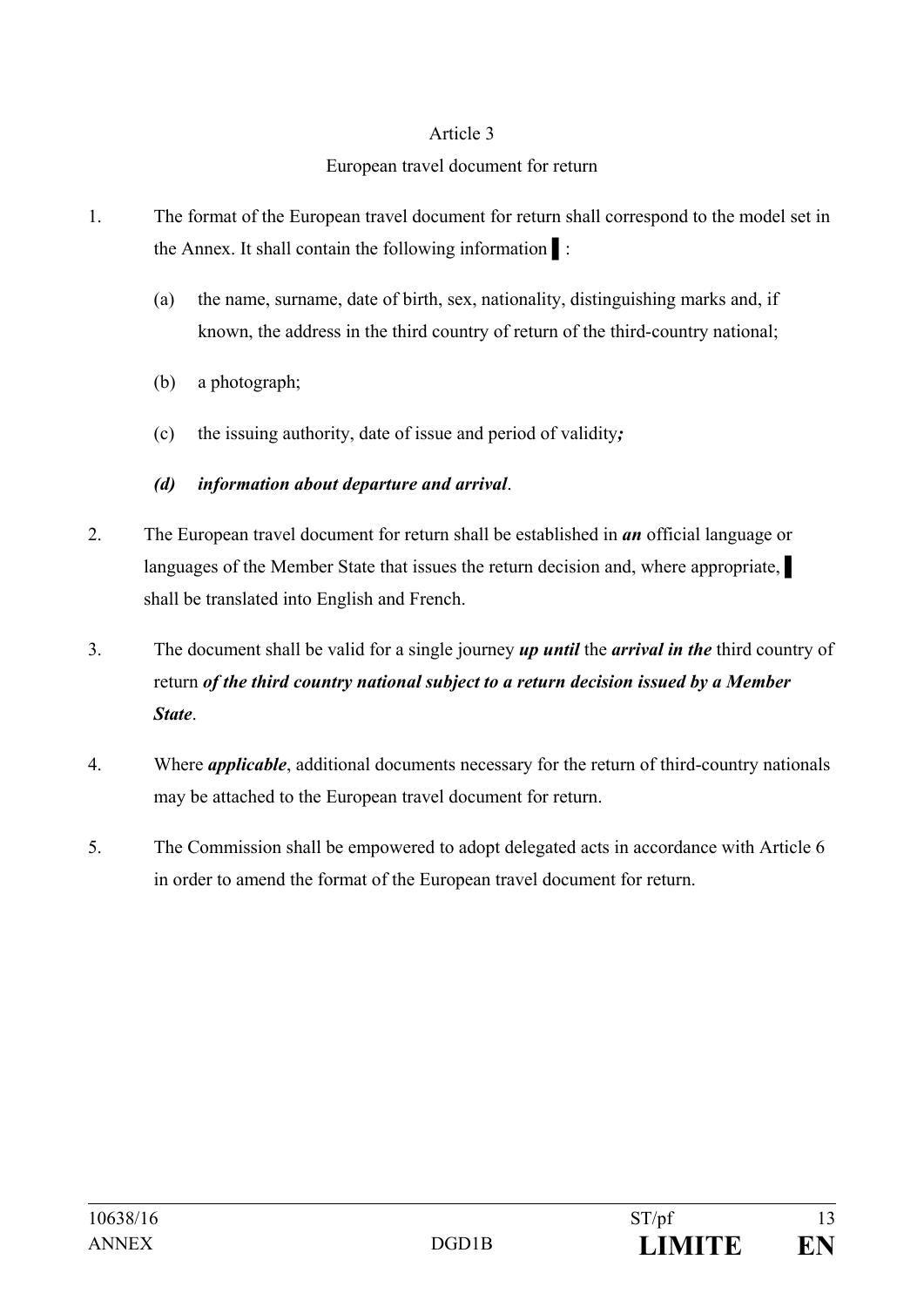## Technical specifications

- 1. The security features and technical specifications of the European travel document for return shall be those set in application of ▌ Council Regulation (EC) No *1683/95 and take account of any relevant developments thereof.*
- 2. Member States shall forward to the Commission and to the other Member States a specimen of the European travel document for return drawn up in accordance with this Regulation.

#### Article 5

## Issuing fees

The European travel document for return shall be issued free of charge for the third-country national.

## Article 6

## Exercise of the delegation

- 1. The power to adopt delegated acts is conferred on the Commission subject to the conditions laid down in this Article.
- 2. The power to adopt delegated acts referred to in Article 3(5) shall be conferred on the Commission for an indeterminate period of time from [*insert date entry into force*].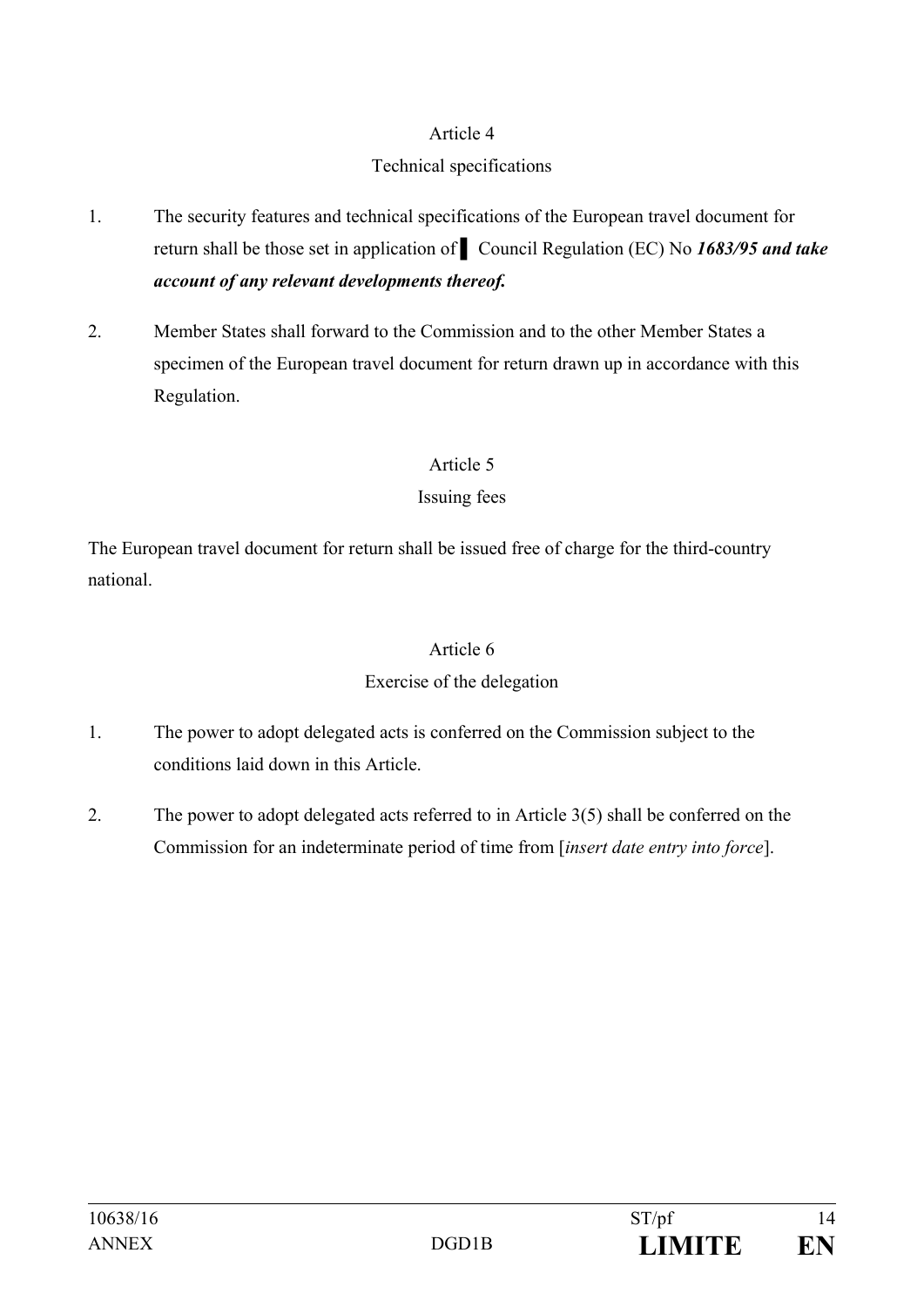- 3. The delegation of power referred to in Article 3(5) may be revoked at any time by the European Parliament or by the Council. A decision to revoke shall put an end to the delegation of the power specified in that decision. It shall take effect the day following the publication of the decision in the *Official Journal of the European Union* or at a later date specified therein. It shall not affect the validity of any delegated acts already in force.
- *4. Before adopting a delegated act, the Commission shall consult experts designated by each Member State in accordance with the principles laid down in the Interinstitutional Agreement on Better Law-Making of 13 April 2016.*
- 5. As soon as it adopts a delegated act, the Commission shall notify it simultaneously to the European Parliament and to the Council.
- 6. A delegated act adopted pursuant to Article 3(5) shall enter into force only if no objection has been expressed either by the European Parliament or the Council within a period of two months of notification of that act to the European Parliament and the Council or if, before the expiry of that period, the European Parliament and the Council have both informed the Commission that they will not object. That period shall be extended by two months at the initiative of the European Parliament or the Council.

# Repeal |

Council Recommendation of 30 November 1994 *is repealed*.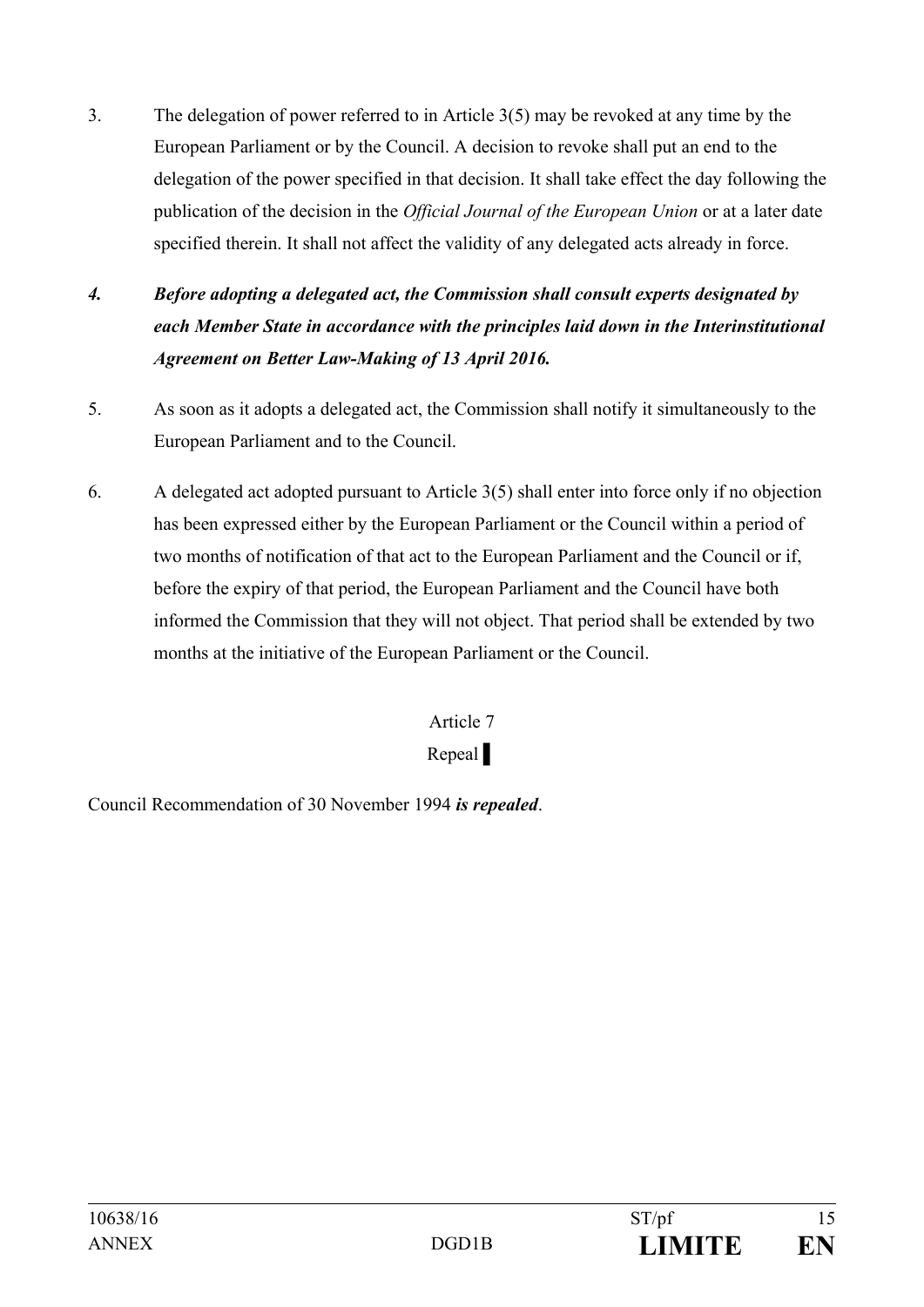### *Review and reporting*

*The Commission shall review and report on the effective implementation of this Regulation no later than 24 months after its entry into force, after which the review of this Regulation will be incorporated into the assessment as laid down in Article 19 of Directive 2008/115/EC.*

#### Article 9

#### Entry into force

This Regulation shall enter into force on the […] day following that of its publication in the *Official Journal of the European Union. It shall apply four months after the date of its entry into force*.

This Regulation shall be binding in its entirety and directly applicable in the Member States in accordance with the Treaties.

Done at Strasbourg,

For the European Parliament For the Council *The President* The *President*